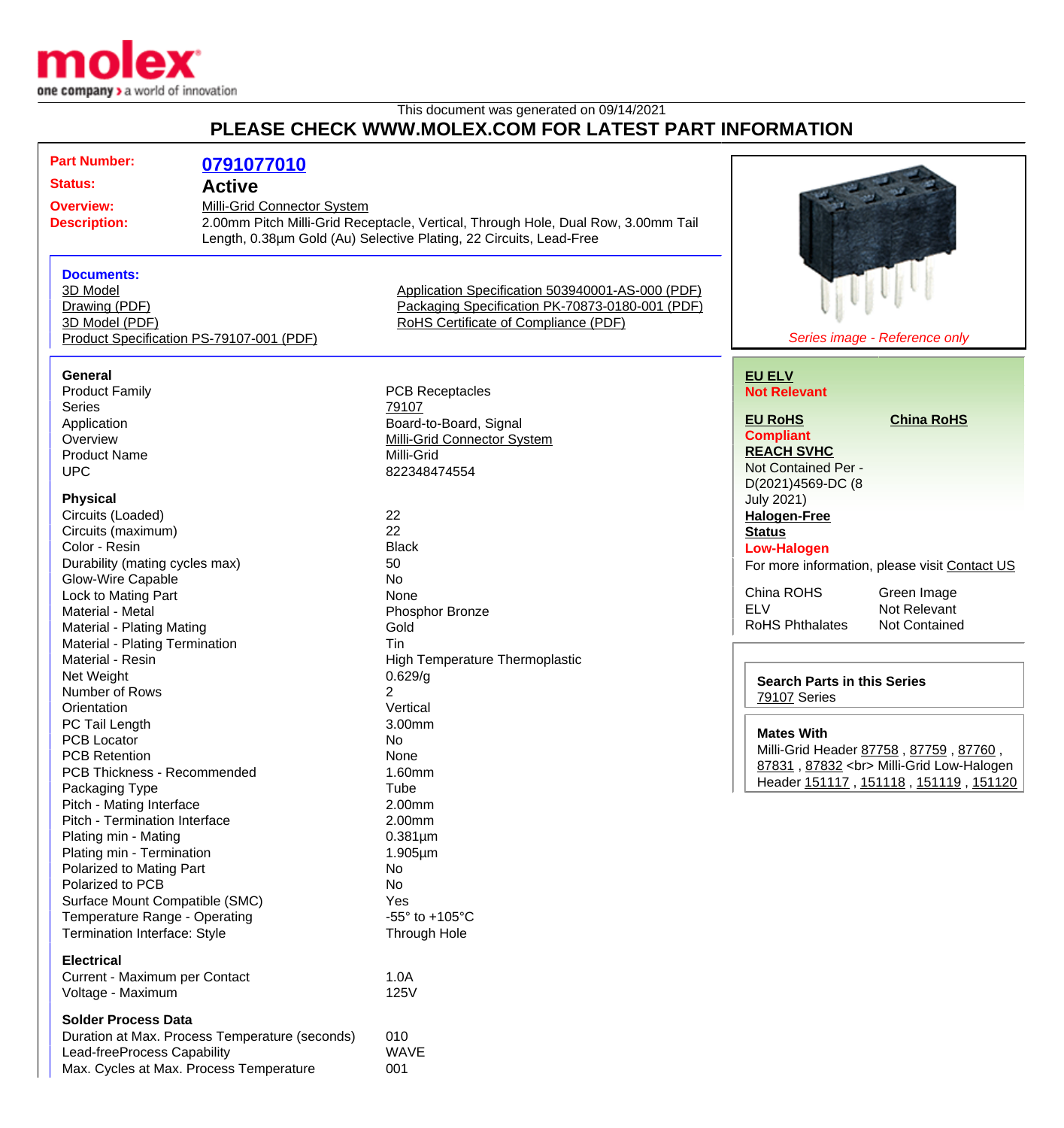## **Material Info**

**Reference - Drawing Numbers** Application Specification 603940001-AS-000 Packaging Specification **PK-70873-0180-001** Product Specification<br>
Sales Drawing<br>
SDA-79107-++

SDA-79107-++++-001, SDA-79107-XXXX-001

## This document was generated on 09/14/2021 **PLEASE CHECK WWW.MOLEX.COM FOR LATEST PART INFORMATION**